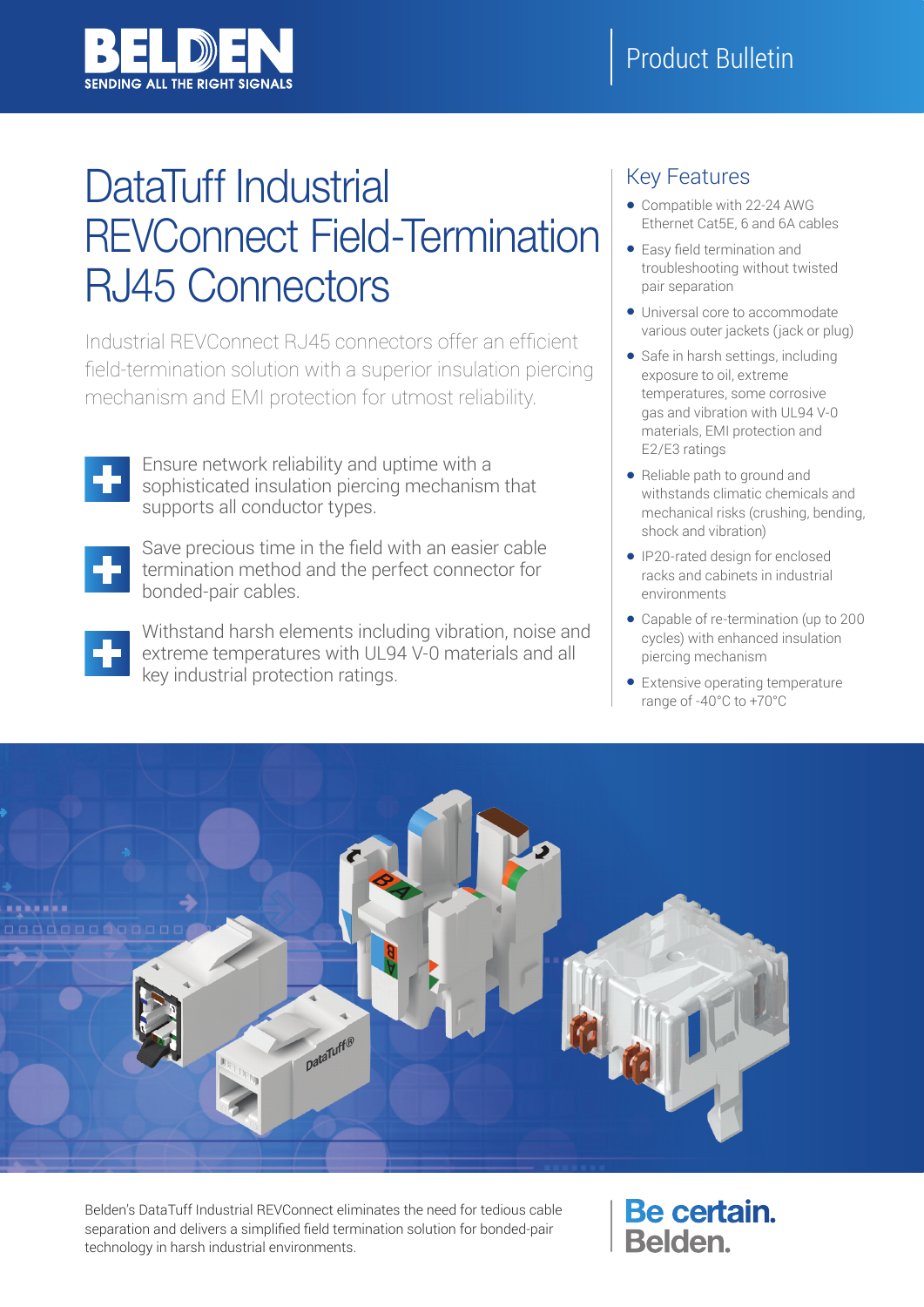



### **Markets**

Versatile and relevant to most industrial markets.

- Automation
- Machine Building
- Discrete Manufacturing
- Wind, Solar and Conventional Power
- Power Transmission and Distribution
- Oil and Gas
- Water/Wastewater
- Mining
- Food & Beverage
- Automotive
- Consumer Packaged Goods
- Security
- Transportation Markets, including Mass Transit, Traffic Control, Airports, Railway or Train Stations

# Your Benefits

Field termination of Ethernet cables can be time-consuming, especially when dealing with bonded-pair technology, which requires teams to separate all twisted pairs before installation. Belden's Industrial REVConnect solution is designed to overcome this exact pain point for RJ45 connectors, delivering an incredibly efficient and easy-to-use cable management system.

Equipped with a superior insulation piercing mechanism, the ruggedized, fieldinstallable connectors ensure the highest levels of network reliability over time and make it easy for engineers to correct intermittent issues with signal transmission. The Industrial REVConnect is created with UL94 V-0 materials, meaning it is self-extinguishable within 60 seconds and meets all key protection ratings for harsh industrial environments, including resistance to vibration, noise, shock, electromagnetic interference and extreme operating temperatures.

The RJ45 connectors feature a universal and flexible core for compatibility with various jackets and come with options for pre-terminated cable and cores to be applied as either jacket or plug.

## Applications

Built specifically to withstand exposure to harsh elements in the field, the Industrial REVConnect RJ45 connectors are ideal for use by engineers, system integrators and machine builders working alongside enclosed racks and cabinets. Any industrial application requiring an easy-to-use field-termination solution will benefit from this ruggedized solution.

## Industrial REVConnect Components

#### **RJ45 Connector Nomenclature**

| <b>PRODUCT NAME</b>                       |                          | <b>PERFORMANCE</b> |           | <b>MODULE TYPE</b>        |                 |  |
|-------------------------------------------|--------------------------|--------------------|-----------|---------------------------|-----------------|--|
| <b>RV</b><br><b>Industrial REVConnect</b> |                          | Cat 6A             | A         | Industrial Jack           | IJ              |  |
| <b>SHIELDING</b>                          |                          | Cat 6              | 6         | Industrial Plug           | P               |  |
| <b>Unshielded</b><br>U                    |                          | Cat 5e             | 5         | <b>Industrial Coupler</b> | IU              |  |
| S<br>Shielded                             |                          | Universal Item     | U         | Industrial Core           | $\overline{10}$ |  |
| <b>IP RATING</b>                          |                          | <b>COLOR CODE</b>  |           | <b>PUT UP</b>             |                 |  |
| <b>IP20</b>                               | $\overline{c}$<br>Orange |                    | 0R        | Single Bag                | S <sub>1</sub>  |  |
| No IP                                     | $\Omega$                 | Teal               | TE        | Bulk Pack of 24           | <b>B24</b>      |  |
|                                           |                          | <b>Black</b>       | BK        | Bulk Pack of 50           | <b>B50</b>      |  |
|                                           |                          | Blue               | BL        |                           |                 |  |
|                                           |                          | White              | EW        |                           |                 |  |
|                                           |                          | Metal              | <b>ME</b> |                           |                 |  |

\* 22 AWG wire shall meet Insulation OD requirement

## Configuring Your Part Number

Using the table above, complete the part numbers listed on the chart on page 3.

#### Here's an example:

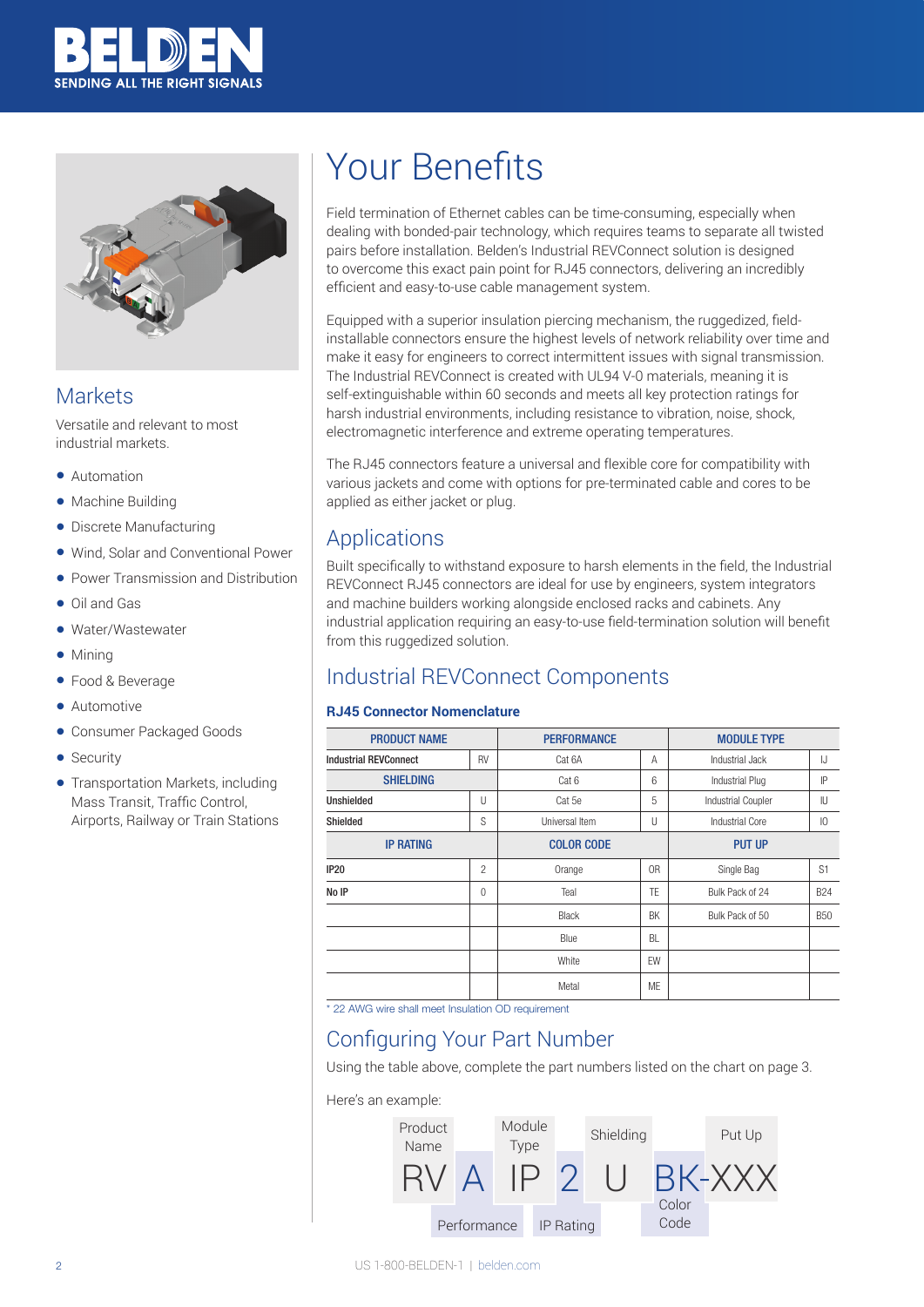# Part Numbers

| <b>IMAGE</b>  | <b>COMPONENT</b>             | PART#          | <b>COLOR</b> | <b>DESCRIPTION</b>                                                                         |
|---------------|------------------------------|----------------|--------------|--------------------------------------------------------------------------------------------|
|               | Plug, Cat 5e, 6, 6A UTP RJ45 | RVAIP2UBK-XXX  | <b>Black</b> | Industrial REVConnect IP20 RJ45<br>Unshielded Cat 6A Plug with<br>Universal Core(s)        |
|               | Plug, Cat 5e, 6, 6A STP RJ45 | RVAIP2SME-XXX  | Metal        | Industrial REVConnect IP20 RJ45<br>Shielded Cat 6A Plug with Universal<br>Core(s)          |
|               | Jack, Cat 5e UTP RJ45        | RV5IJ2UXX-XXX  | 5 Colors     | Industrial REVConnect IP20 RJ45<br>Unshielded Cat 5e Jack with<br>Universal Core(s)        |
|               | Jack, Cat 6 UTP RJ45         | RV6IJ2UXX-XXX  | 5 Colors     | Industrial REVConnect IP20<br>RJ45 Unshielded Cat 6 Jack with<br>Universal Core(s)         |
|               | Jack, Cat 6A UTP RJ45        | RVAIJ2UXX-XXX  | 5 Colors     | Industrial REVConnect IP20 RJ45<br>Unshielded Cat 6A Jack with<br>Universal Core(s)        |
|               | Jack, Cat 5e STP RJ45        | RV5IJ2SME-XXX  | Metal        | Industrial REVConnect IP20 RJ45<br>Shielded Cat 5e Jack with Universal<br>Core(s)          |
|               | Jack, Cat 6 STP RJ45         | RV6IJ2SME-XXX  | Metal        | Industrial REVConnect IP20 RJ45<br>Shielded Cat 6 Jack with Universal<br>Core(s)           |
|               | Jack, Cat 6A STP RJ45        | RVAIJ2SME-XXX  | Metal        | Industrial REVConnect IP20 RJ45<br>Shielded Cat 6A Jack with Universal<br>Core(s)          |
|               | Core                         | RVUIO0UEW-XXX  | White        | Universal Industrial REVConnect<br>Core for use with Jack or Plug                          |
|               | Coupler, Cat 5e, 6, 6A UTP   | RVAIU2UXX-XXX  | White/Black  | Industrial REVConnect Cat 6A<br>Coupler that connects 2 Cores                              |
|               | Cordset, Custom              | VRXXXX-XXX-XXX | Custom       | Custom Cable, Color, Length<br>Terminated with Industrial<br><b>REVConnect Core</b>        |
|               | Tool, Crimping               | RVUTT01        | <b>NA</b>    | Include Cable Stripping Tool<br>and Crimping Tool for Industrial<br><b>REVConnect Core</b> |
| <b>BELDEN</b> | Tool, Outlet Release         | AX101185       | <b>NA</b>    | Tool to Release Core from Industrial<br>REVConnect Jack or Plug                            |